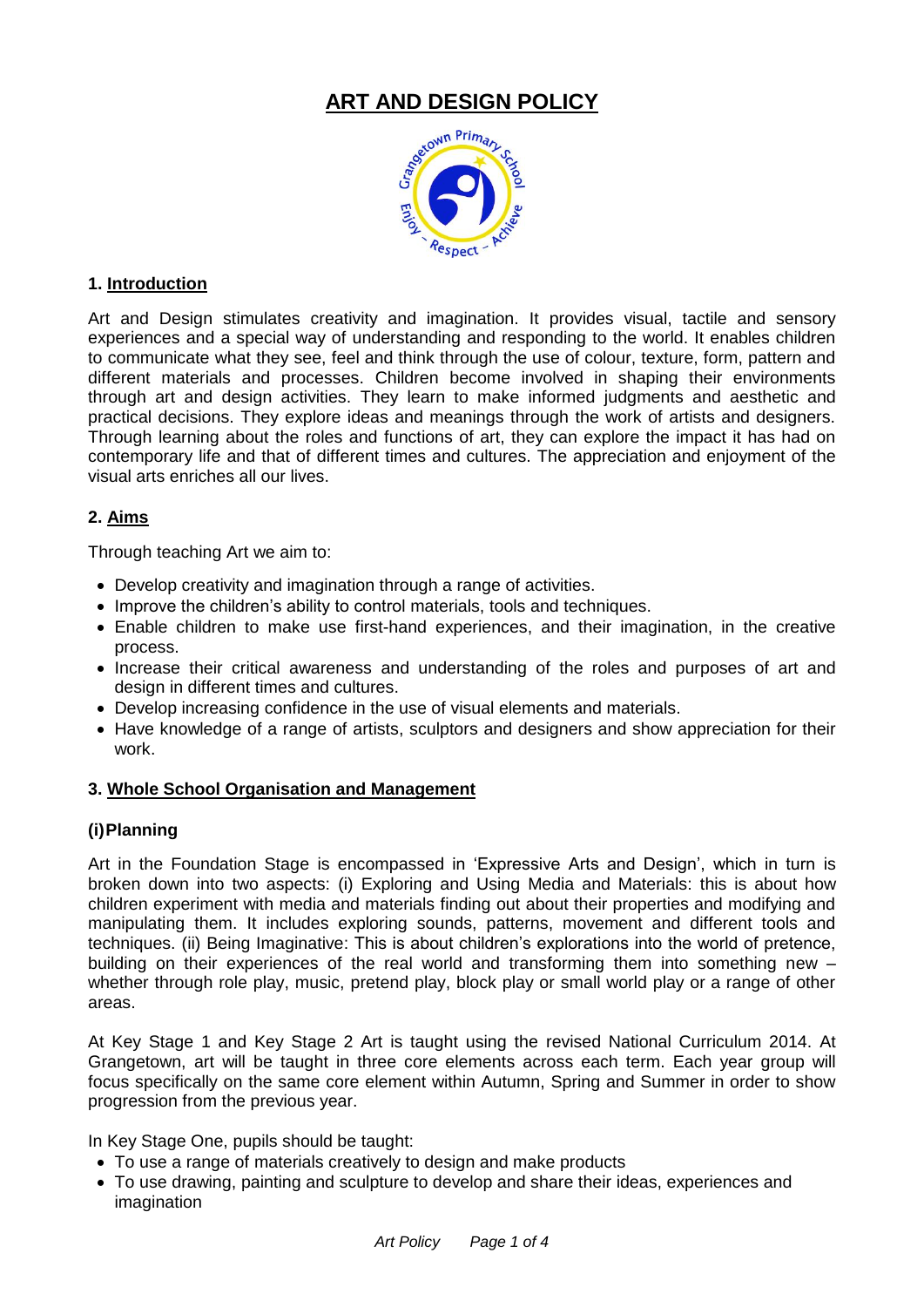- To develop a wide range of art and design techniques in using colour, pattern, texture, line, shape, form and space
- About the work of a range of artists, craft makers and designers, describing the differences and similarities between different practices and disciplines, and making links to their own work.

In Key Stage Two pupils should be taught:

- To develop their techniques, including their control and their use of materials, with creativity, experimentation and an increasing awareness of different kinds of art, craft and design.
- To create sketch books to record their observations and use them to review and revisit ideas
- To improve their mastery of art and design techniques, including drawing, painting and sculpture with a range of materials [for example, pencil, charcoal, paint, clay]
- About great artists, architects and designers in history.

# **(ii) Time Allocation**

The time allocated to curriculum subjects is at the discretion of individual schools. As a school, we value Art and we ensure that it is an ongoing and strong feature of our taught curriculum. Teachers will allocate art to one half of each term and ensure that each lesson is taught for one hour weekly. Sometimes lessons are 'blocked', leading to fewer but longer sessions. Notionally, we could say that, on average, in KS1 and KS2, Art is taught for the equivalent of 1 hour per week, usually as blocked sessions and sometimes linked to other curriculum areas (though that does not detract from the importance of direct teaching of art techniques and skills).

## **(iii) Assessment**

- Children's understanding, knowledge and skills are assessed through observation, discussion, questioning and written work. General comments about Art will be made reference to in annual reports to parents and carers.
- Foundation Stage pupils will be assessed in line with the Birth to Five Matters document and Reception children will be assessed against the Early Learning Goals.
- Art will have clearly defined learning objectives, shown on the planning sheets, and these are shared with children as part of assessment for learning, in a 'child-friendly' way.
- All children across KS1 and KS2 will complete their art work in their sketchbooks where teachers can see the progress across the year.

# **(iv) Continuity and Progression**

We draw upon the revised National Curriculum, and upon our Long & Medium Term Planning, to ensure that skills are built upon in a progressive way. Discussion between teachers informally, and in Key Stage and Staff meetings, and the passing on of information at the end of the year, ensures cohesion, both within year groups (every skill taught builds upon skills already acquired) and between year groups. In each term, all children from Y2-6 focus on the same core element (drawing, painting/printing or sculpture) to ensure progression from year to year. The long term planning for art was reviewed in September 2021 in line with the whole school curriculum review.

#### **(v) Cross Curricular Links**

Art will be taught through three key units of work and it will be taught through cross-curricular links including English, History, DT and drama and other activities or events (visits to Art Galleries, Museums and visitors in school including Archaeologists). As noted, this does not weaken the teaching of art-specific skills – rather it provides a context within which those skills can be taught in a meaningful and relevant way.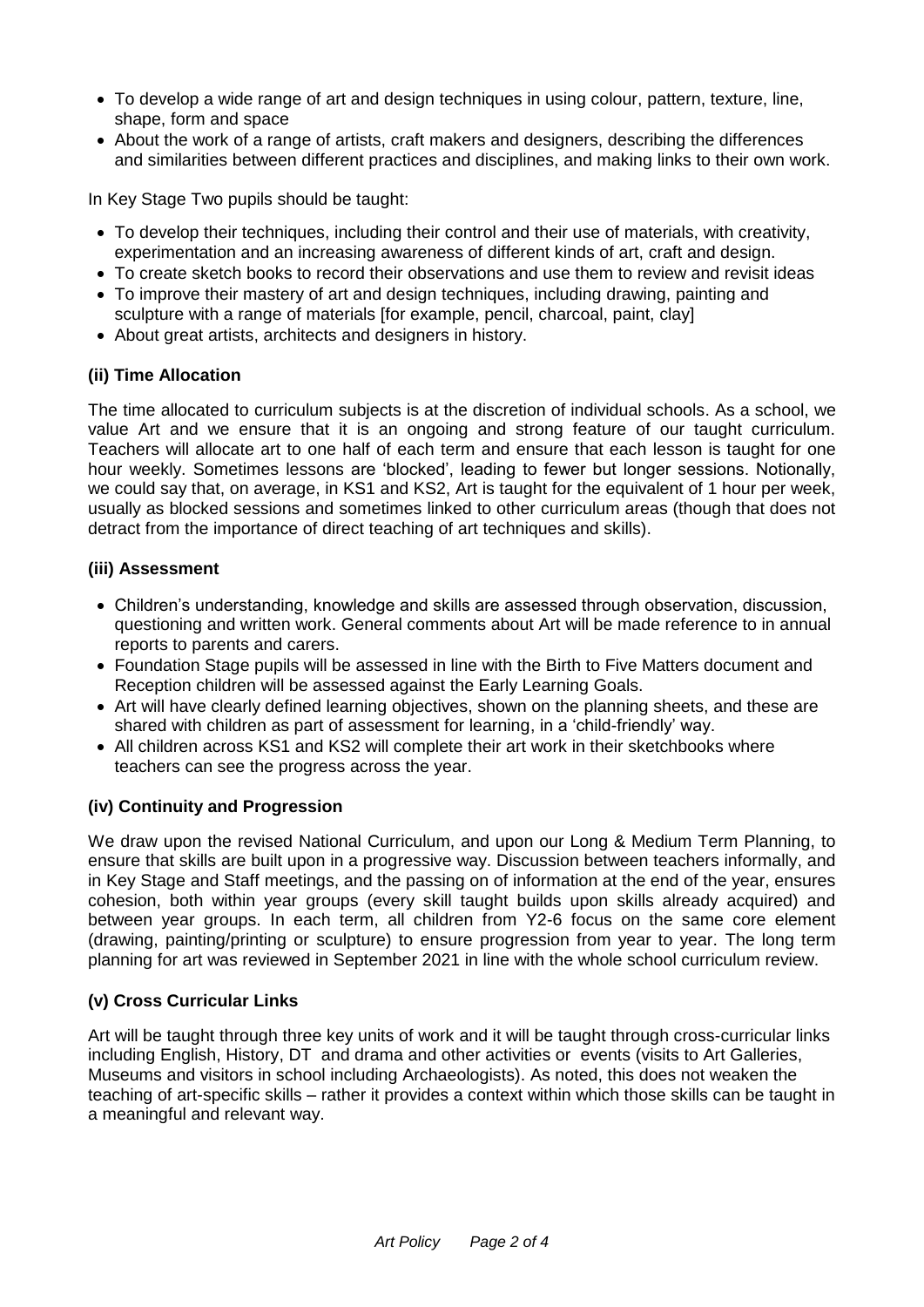## **(vi) Reporting to Parents**

Children's work and achievements for each school year are reported through the end of year report. In addition, teachers will use their own professional judgment to notify parents of any concerns &/or achievements as they see fit. Parent's also have the opportunity to meet with teachers in Autumn and Spring term through Parent Consultation days.

#### **4. Lesson Management and Organisation of Teaching**

## **(i) Planning**

Teachers plan using a variety of teaching styles in order to provide a broad and interesting Art curriculum

- Long term plans show the national curriculum coverage at KS1 and KS2
- Medium term planning involves planning for a core area of Art through a series of lessons in one unit of work. This shows the key Art skills and knowledge needed for that half term. The MTP will follow the focus of a key artist.
- Short Term plans are the weekly planning and this includes a section for the objectives/skills being taught, details of the activity and the success criteria. The teacher then evaluates the lesson against the success criteria.

#### **(ii) Differentiation – meeting the needs of all pupils**

At Grangetown Primary School Art is taught to all children, whatever their ability. Through our Art teaching we provide learning opportunities that enable all pupils to make progress. We do this by setting suitable learning challenges and responding to each child's different needs.

In Art, differentiation can be by outcome, task or intervention. Strategies include:

- Pupil groupings, e.g. ability or mixed ability, or group, paired or individual activities
- Resources, e.g. different equipment for different levels of ability
- Pupil activity: different group tasks, different roles and responsibilities, breaking work into smaller steps, different allocations of time, variations of pace within the lesson to match ability.

#### **(iii)Special Educational Needs**

We aim to make access to the arts equal for all our pupils including our SEN pupils and gifted and talented pupils.

Provision will be made for pupils with special educational needs, where this affects their ability to participate and achieve in an Art lesson. The curriculum will be differentiated through the use of differing pupil groupings, adapted equipment and different levels of pupil activity. Children may need additional teacher or TA support, at times, to help them access the Curriculum.

#### **(iv) Equal Opportunities**

All children have equal access to the Art curriculum, whatever their background or ability. Teaching is differentiated appropriately.

#### **(v) Health and Safety Implications**

All teachers are responsible for safety in their own lesson working within the guidelines produced for the whole school (as per the Health & Safety Policy). All teaching and learning follows the school's Health and Safety policy.